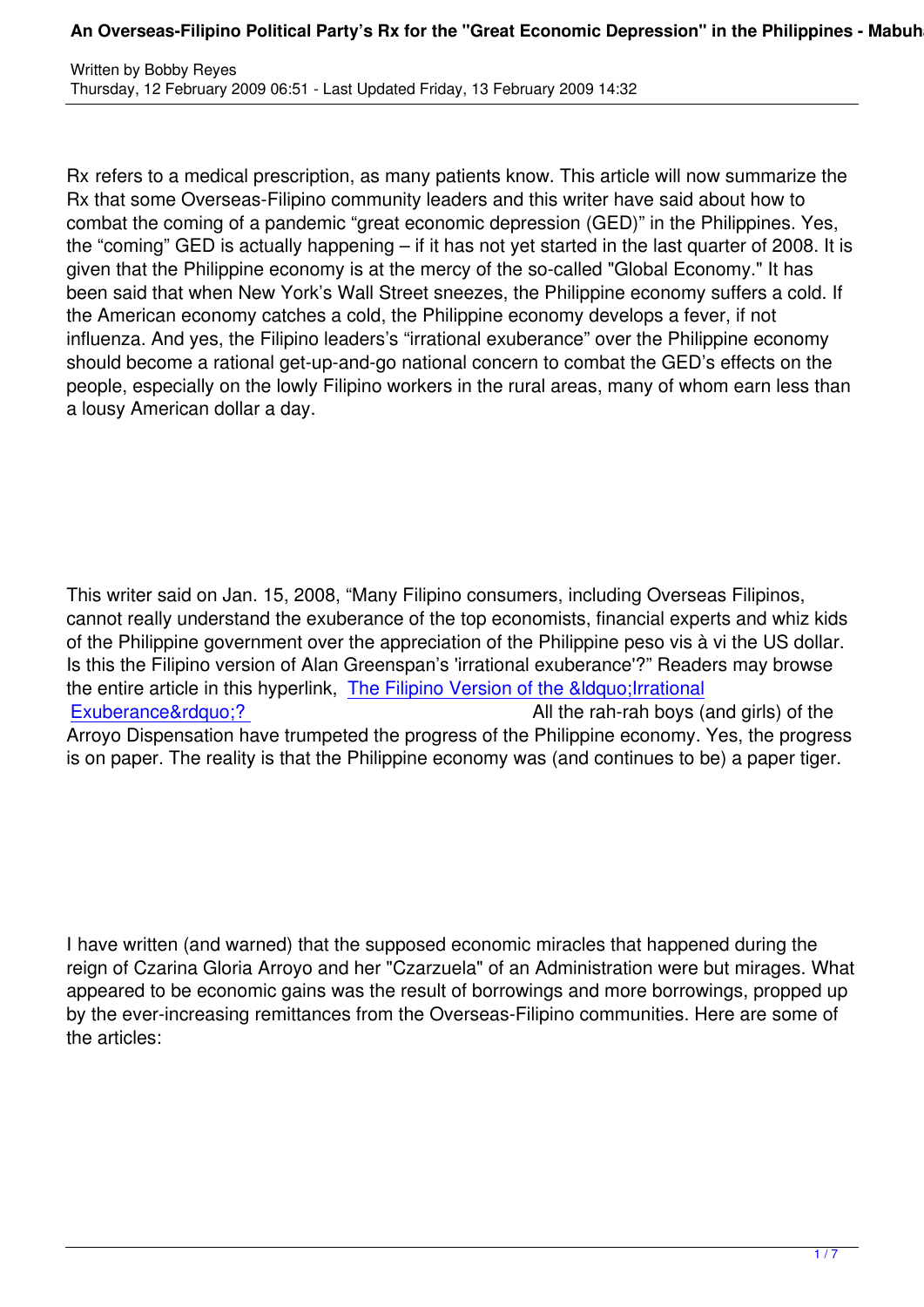The Arroyo Dispensation Continues with Its &Idquo; Irrational Exuberance, & rdquo; as It Keeps Borrowing More

Jobs Cannot Be Created by Press Releases Alone

Even in the matter of property values in the Philippines, I have talked with executives of the leading Filipino real-estate developers and even the head honcho of the Government Service Insurance System (GSIS) and told them of my predicted fall of real-estate prices in the homeland. You can read more of my forecast in this article,

Global-warming Articles Not Meant to Destroy RP Property Values If Metro Manila Will Be Under Water

The GED signs are ominous. Reprinted at the end of this article is *The China Post's* Feb. 11, 2009, report that said, "Philippine exports plunge 40 percent in December 2008." Foreign and American firms are shutting down their factories and even their cargo hubs in the Philippines. And things will turn worse before matters get better not only in the Philippines but even also in capitalist bastions such as the United States.

R ight now, there are many Overseas-Filipinos (OF) groups that are organizing the beginnings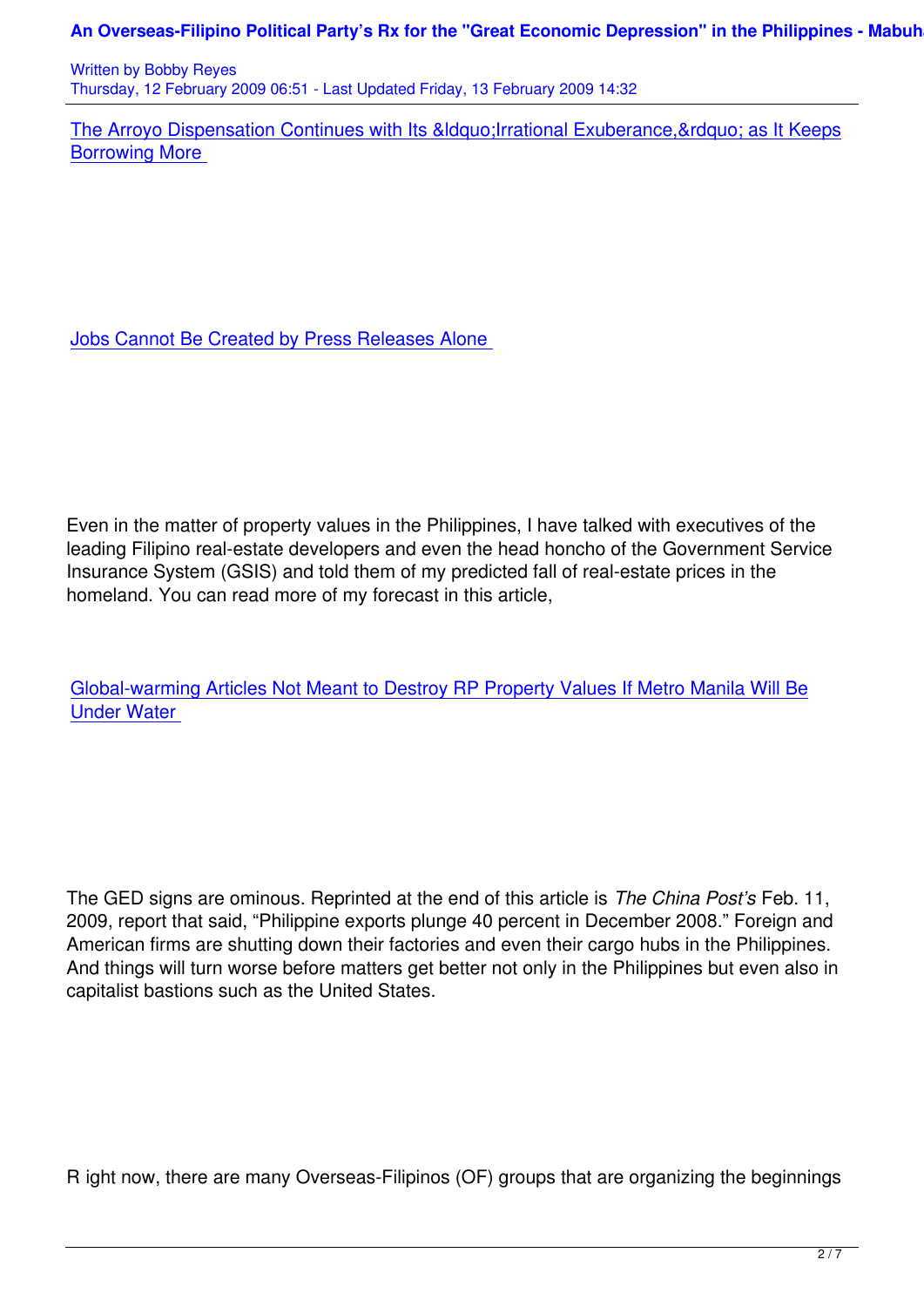of real pro-people and progressive political parties in the Philippines. If our Southern California-based coalition has a say in the economic platform of an OF-led political alliance that will contest the 2010 national elections, here is the Rx for fighting the GED:

1.0 **The first step** is to eliminate the "Value-added Tax" (VAT). It is the worst legacy of the Arroyo Dispensation. In fact I have made fun of it, as found in **Example 2018** Humor Is Now the Opium of the Filipino People

and doing away with the VAT will also eliminate the monikers "VATman" and "VATwoman" that humorists and wags use in belittling (pun intended) the Philippine President and her Fir[st](content/view/3098/51) [Gentleman.](content/view/3098/51)

1.1 Instead of an economic stimulus of using billions of pesos from the reserves of the Social Security System (SSS) and the GSIS and more borrowings, all the Arroyo Dispensation has to do is to eliminate the VAT. If the Filipino citizens, especially the voters, do not realize it yet, "a government cannot give anything to anyone that it does not first take from someone else," to borrow a quote from Dr. Adrian Rogers.

1.2 Right now, Filipino taxi, jeepney and tricycle drivers spend thousands of pesos in VAT. Many taxi drivers in Metro Manila say that they spend like four-thousand pesos or more per month in VAT. Can any economic stimulus match the elimination of the VAT to and for the taxi drivers and other entrepreneurs who buy gasoline and oil products every day in their trade or profession?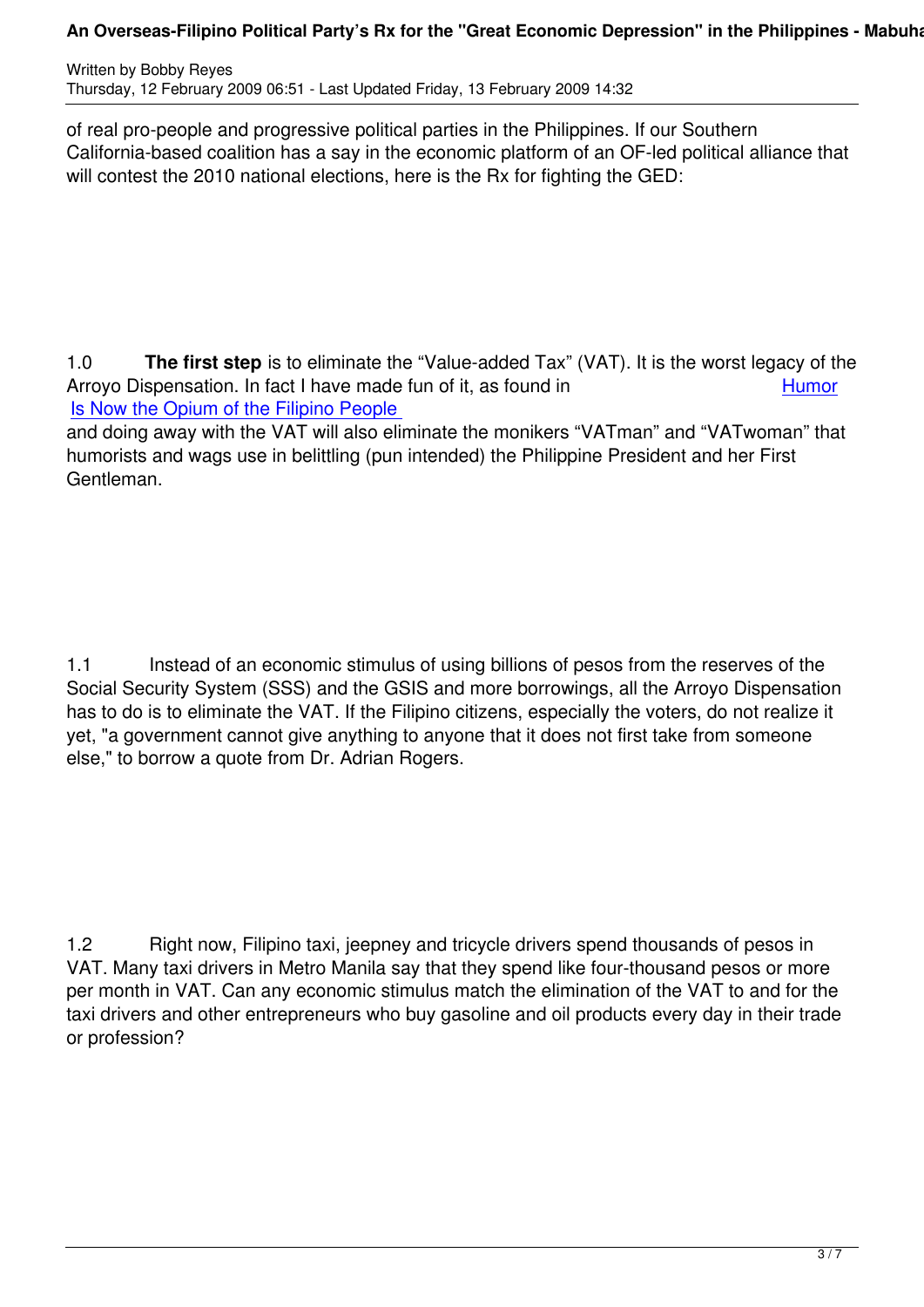2.0 **Eliminate the pork-barrel** allocations for Filipino congressmen and senators and give them as immediate salary increases to all government employees. Putting the tens of billions of pork money in the hands of the government employees – instead of the pockets of senators and congressmen – should immediately boost consumer spending – without the need of more government bureaucracy needed in dispensing the dole outs.

3.0 **Eliminate the income tax** (as done in the State of Nevada) and replace it with a national sales tax or a variation of then American presidential candidate Steve Forbes' Flat Tax Plan

(as first discussed in 1995). This will be the subject of another article (as Part II of this series) – as it is quite a messy topic.

3.1 Readers will ask immediately as to where will the Philippine government get the funds to run the bureaucracy and provide basic government functions and social services – if the income tax and VAT are eliminated? Right now, more than 50% to 80% of all government expenditures – with the exception of the basic salaries paid to government employees (excluding ghost employees) – are lost due to corruption, mismanagement and duplication of jobs, functions, etceteras, etc.

3.2 All that a well-meaning and honest government will do is to cut out the fat and the pork in the budget AND implement honest-to-goodness cost-efficient ways and means of running the day-to-day affairs of governance. This is easier said than done but it can be accomplished, as being performed by governments in Singapore, the Scandinavian countries, Australia, New Zealand and other progressive countries.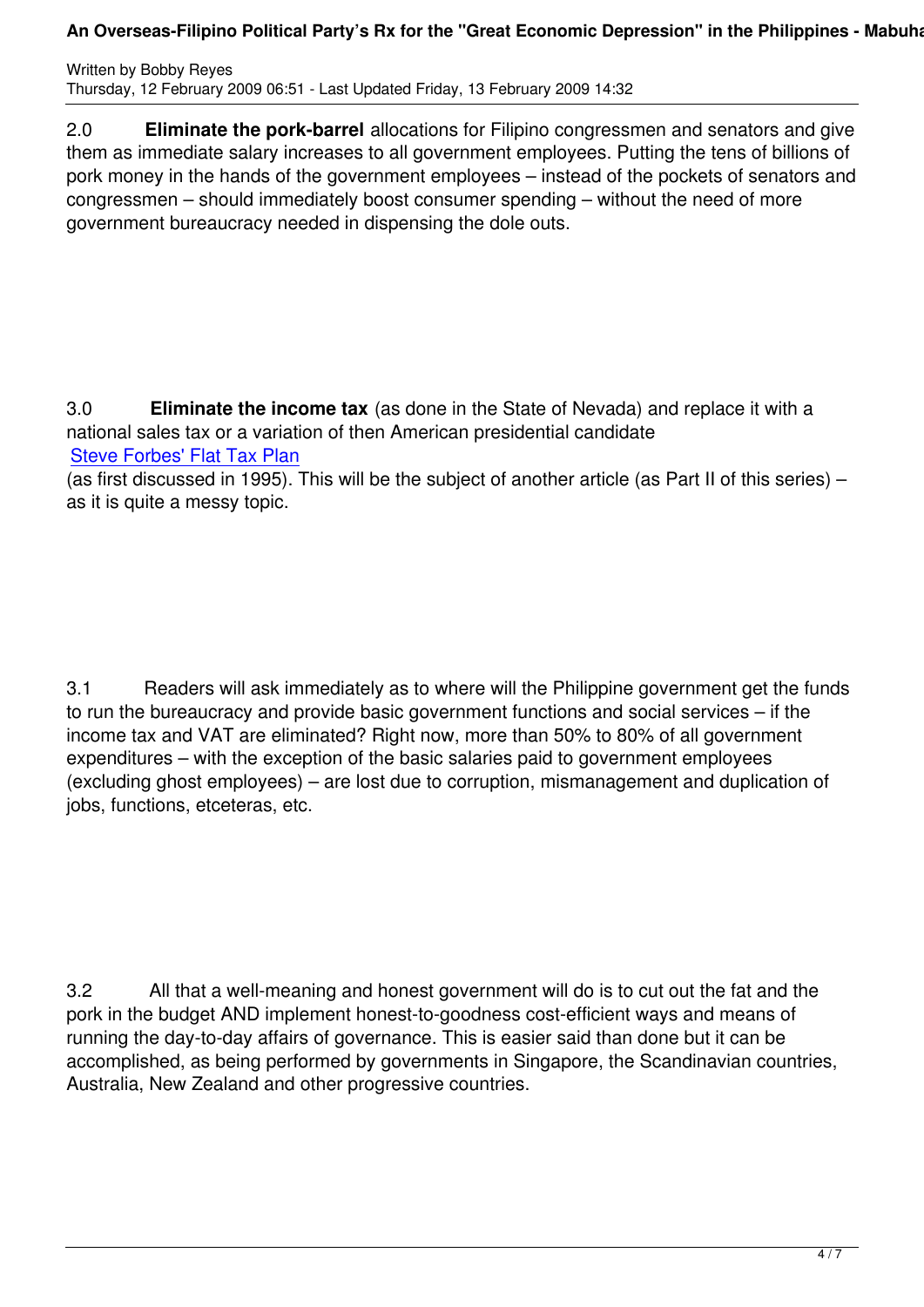4.0 **Reinvent the "Emergency Employment Administration"** of then President Diosdado Macapagal but turn it (EEA) into the so-called, "Emergency-Employment and Ecological-Evolution (E4)" Program, as described in this article, Funding Reforestation as a Solution to Global Warming (Part6)

4.1 The government can require the government employees to use their respective shares of the pork barrel (AKA "Countryside Development Funds")—as stated in paragraph 2.0—in operating "tree-farm cooperatives (TFC), as proposed in the E4. Or government employees - as turned into cooperatives -- can operate vacant or abandoned fishponds and other agricultural ventures as stated in this article Reinventing the Philippine Military (Part Two) and help "turn military camps into enterprise zones."

4.2 We submitted again to President Arroyo the E4 Proposal, as described in this article, The I2D2 and New EEA Proposals Sent Again to PGMA

 We submitted the same E4 Proposal to President Arroyo in September 2003 in New York. But the President and her Rasputins are either deaf or dumb. Or both; and they refuse even to [acknowledge receipt of our proposals.](content/view/3279/51)

5.0 **Combat the GED** (Great Economic Depression) by doing the G.O.D. (Good Outstanding Development), as will be explained in Part III of this series.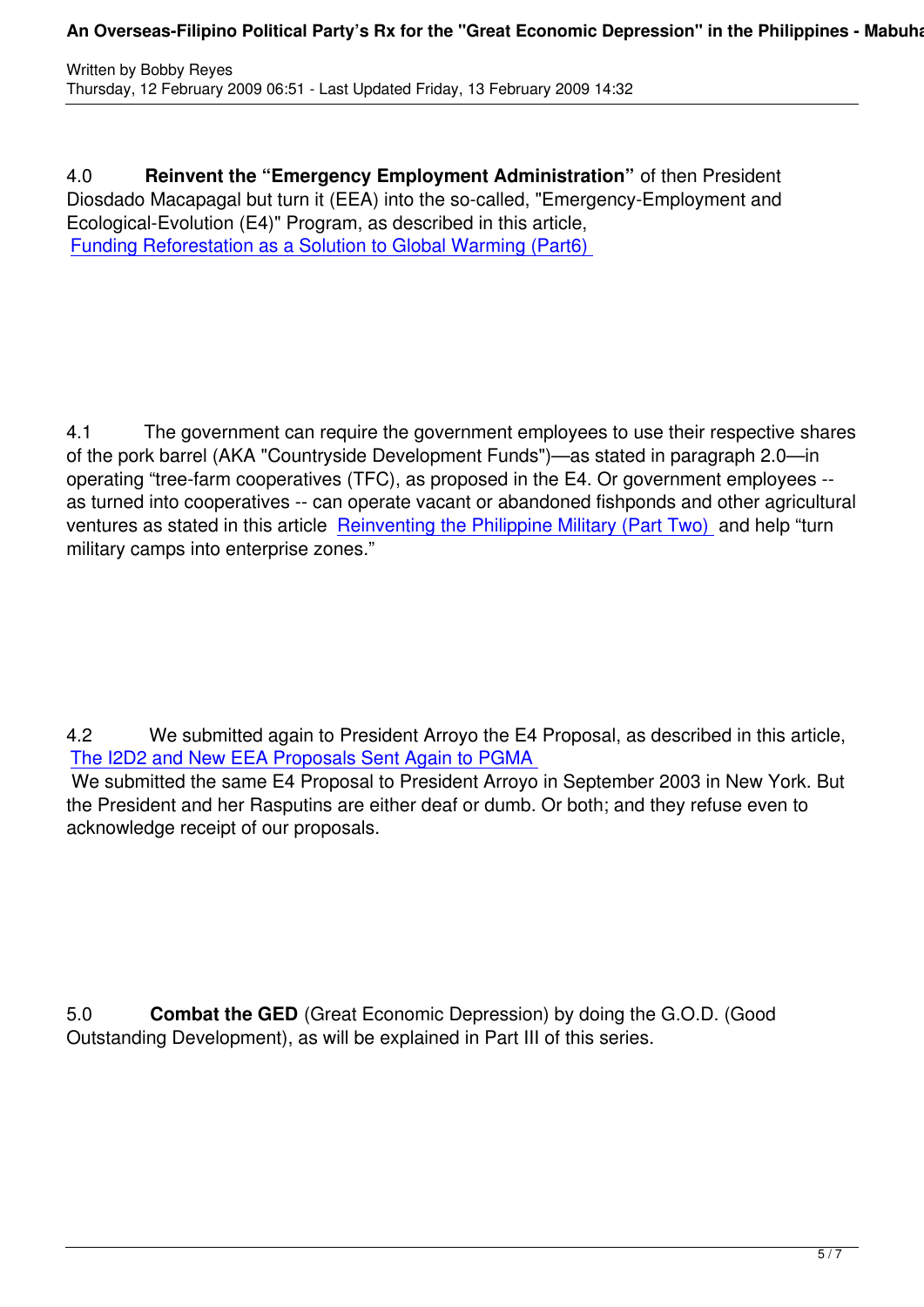5.1 To form part of this series is an updated G.O.D. plan for the Bicol Region, a partial description of which is found in Reinventing the "Ramon Magsaysay Line" in Solving Philippine Political Problems where I submitted "a 25-year 52-page, single-space, typewritten draft of platforms of government and socioeconomics to the so-called 'Convenors's Group (Oppositio[n Party\)' in Province Sorsogon in the election of 1987." We have](content/view/431/51) [chosen the Bicolan](content/view/431/51)dia because it is the home region of this writer and he has tapped the services of well-meaning Bicolnon planners and visionaries such as Mrs. Minh Apil, some executives of the now-defunct Bicol River Basin Development Program and friends like Nat John Duenas of Northern California and Iloilo.

*(To be continued . . .)*

\* Here is *The China Post* article:

MANILA, Feb. 11, 2009 -- Philippine exports saw their biggest fall on record in December plunging 40.4 percent year on year on the back of the global economic slowdown, the government said Tuesday.

It was the sharpest monthly fall since the government started recording export data in 1987.